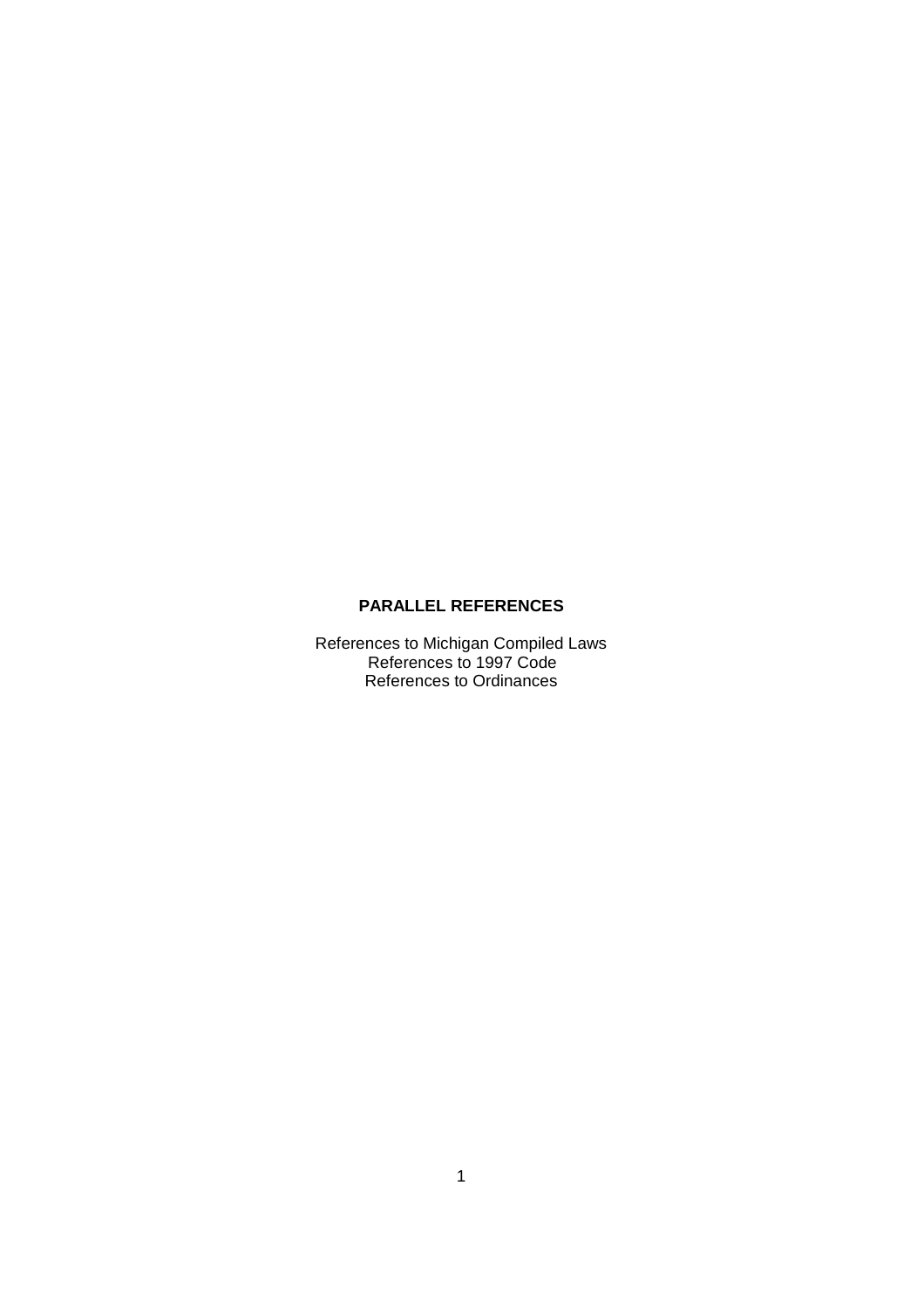# **Brown City - Parallel References**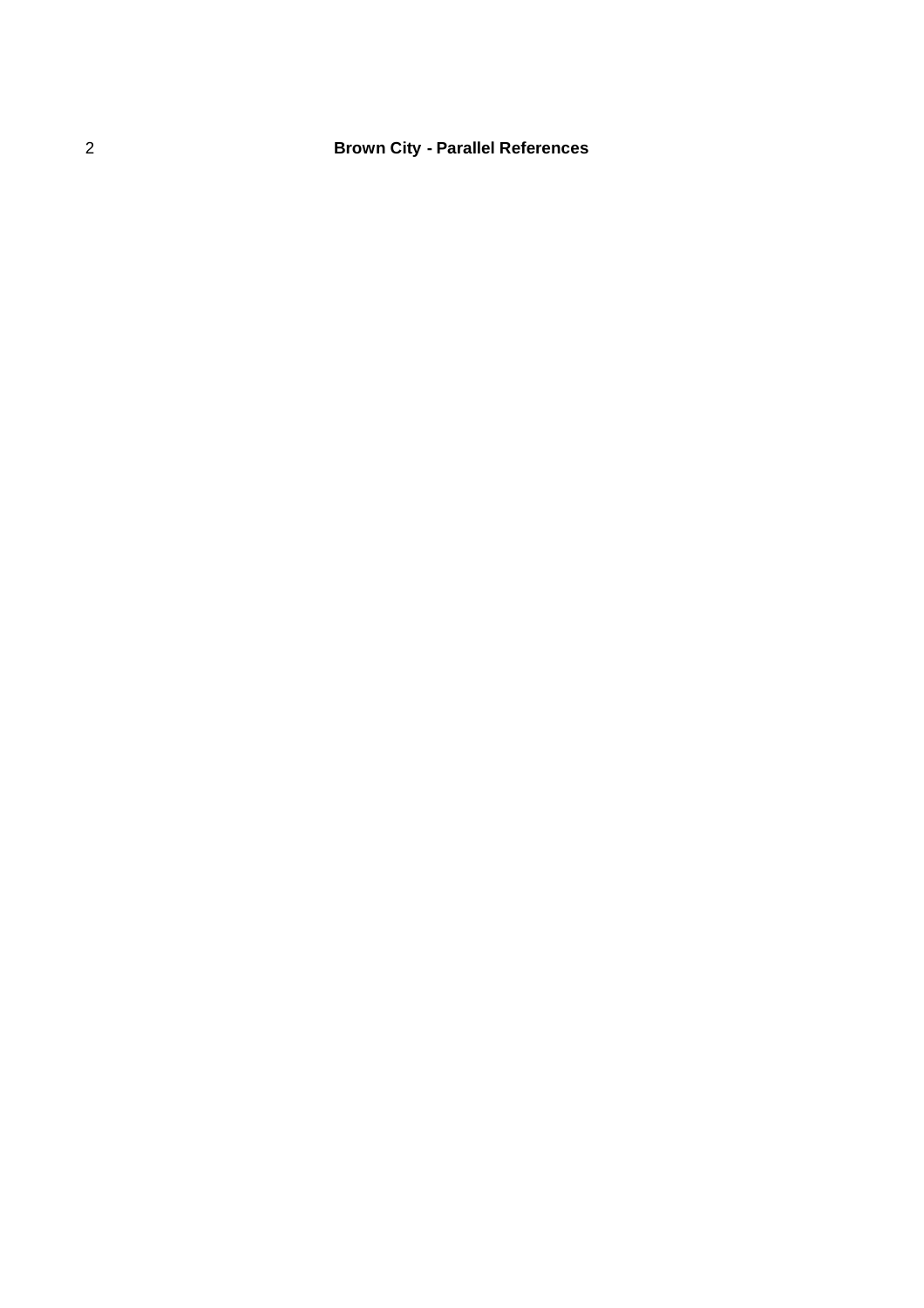### **REFERENCES TO MICHIGAN COMPILED LAWS**

| <b>MCL Section</b>     | <b>Code Section</b>                          |
|------------------------|----------------------------------------------|
| 15.261 - 15.275        | 30.04, 152.221                               |
| 89.2                   | 51.99, 70.99, 91.99, 92.99, 96.99, 150.99    |
| 117.5b                 | 10.01                                        |
| 117.29                 | 51.99, 70.99, 91.99, 92.99, 96.99, 150.99    |
| 117.41                 | 51.99, 70.99, 91.99, 92.99, 96.99, 150.99    |
| 125.31 - 125.45        | 152.003                                      |
| 125.538 - 125.540      | 91.06                                        |
| 125.581 - 125.590      | 152.005, 152.036, 152.066, 152.081, 152.111, |
|                        | 152.112, 152.126, 152.215                    |
| 125.651 et seq.        | 31.085                                       |
| 125.1501 - 125.1531    | 151.08                                       |
| 125.1651 - 126.1681    | 31.101, 31.102, 31.108                       |
| 125.1651 - 125.1861    | 31.103 - 31.105                              |
| 125.1801 - 125.1830    | 31.126 - 31.130                              |
| 125.2301 et seq.       | 152.999                                      |
| 141.101 - 141.138      | 50.21                                        |
| 141.421 - 141.440      | 52.14                                        |
| 211.30                 | 31.055                                       |
| 257.1 - 257.923        | 70.01                                        |
| 257.726                | 70.08                                        |
| 257.951 - 257.954      | 70.01                                        |
| 282.101 - 282.117      | 151.01, 151.02, 151.04, 151.06               |
| 287.270                | 92.02                                        |
| 324.11514              | 53.02                                        |
| 325.1005               | 50.04                                        |
| 436.1101 - 436.2303    | 111.01                                       |
| 484.3101 - 484.3120    | 110.01                                       |
| 559.101 et seq.        | 152.175                                      |
| 559.101 - 559.272      | 152.003, 152.036, 152.066, 152.081           |
| 560.101 et seq.        | 152.051, 152.175                             |
| 560.101 - 560.293      | 152.003, 152.036, 152.181, 152.181           |
| 600.8396               | 10.99                                        |
| 600.8396 - 600.8707(6) | 10.99                                        |
| 600.8701 et seq.       | 51.99, 70.99, 91.99, 92.99, 96.99, 150.99    |
| 600.8701 - 600.8735    | 10.02, 10.99                                 |
| 600.8705               | 10.99                                        |
| 600.8709               | 10.99                                        |
| 712A.1 et seq.         | 130.99                                       |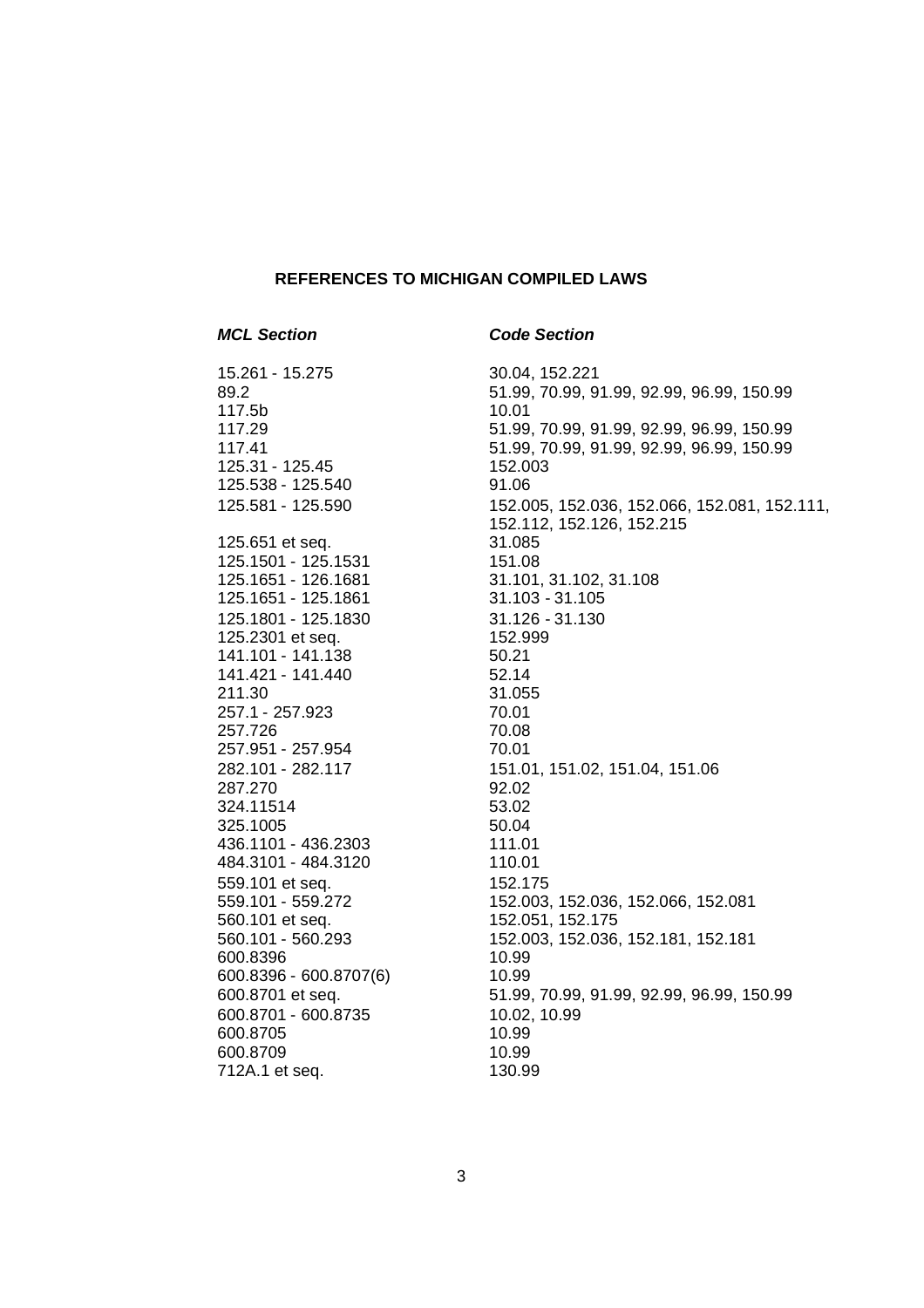# 4 **Brown City - Parallel References**

#### *MCL Section Code Section*

| 722.111 - 722.128 |
|-------------------|
| 750.240           |
| 750.241           |
| 750.448 - 750.462 |
| 764.9a - 764.9e   |

152.003  $90.02$ 90.03 130.05  $10.10$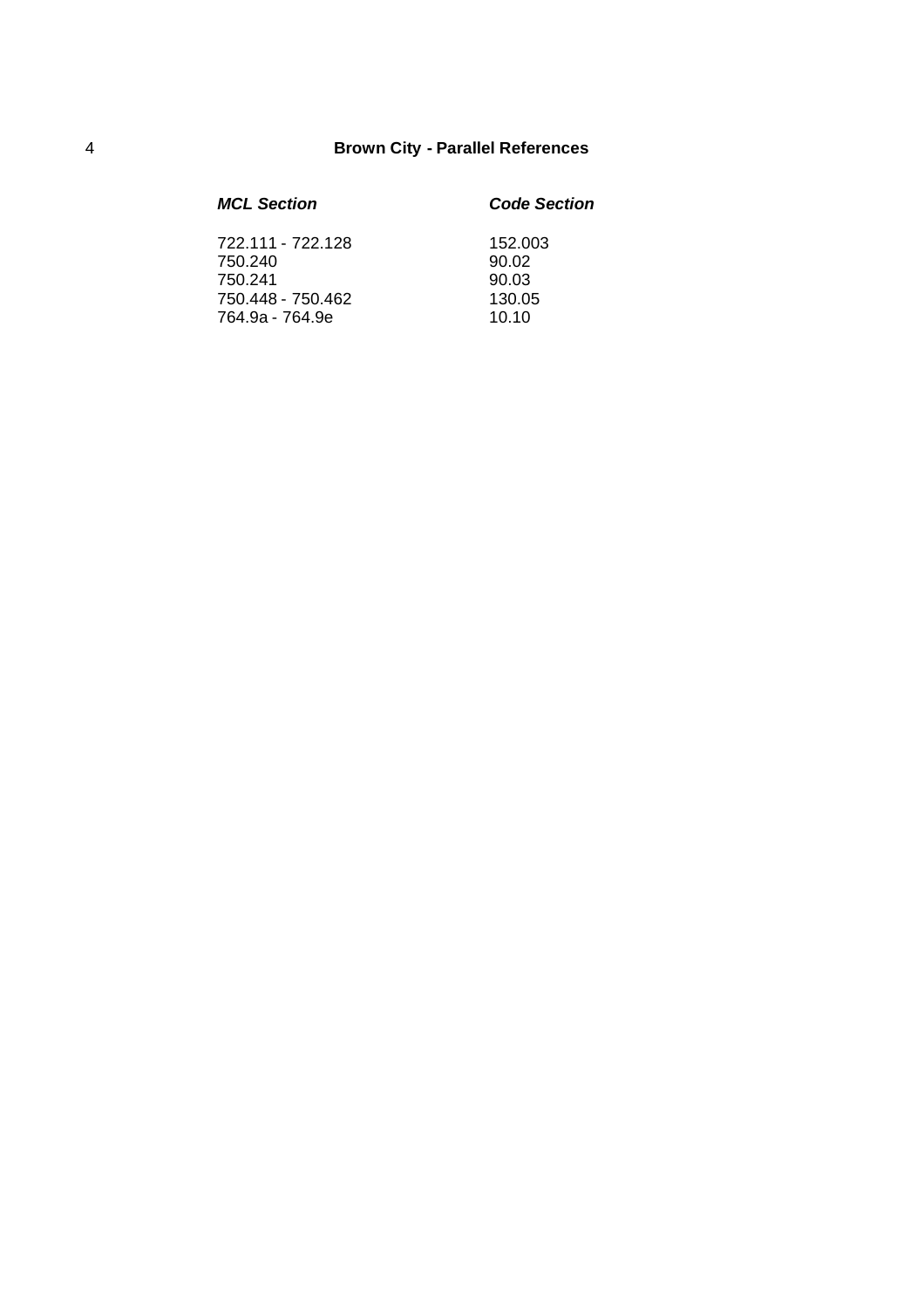### **REFERENCES TO 1997 CODE**

| <b>1997 Code Section</b> | 2006 Code Section |
|--------------------------|-------------------|
| Ch. 8, Art. XX           | 152.006           |
| Ch. 8, Art. XXI          | 152.007           |
| Ch. 11                   | 33.15             |
| 12.100                   | 151.01            |
| 12.200                   | 151.02            |
| 12.300                   | 151.03            |
| 12.400                   | 151.04            |
| 12.500                   | 151.05            |
| 12.600                   | 151.06            |
| 12.700                   | 151.07            |
| 12.800                   | 151.08            |
| 12.900                   | 151.99            |
| 12.1100                  | 151.09            |
| 13.200                   | 31.085            |
| 14.2400                  | <b>T.S.O. III</b> |
| 15.100                   | 32.01             |
| 15.200                   | 32.02             |
| 15.300                   | 32.03             |
| 15.400                   | 32.04             |
| 15.500                   | 32.05             |
| 15.600                   | 32.06             |
| 15.700                   | 32.07             |
| 15.800                   | 32.08             |
| 15.900                   | 32.09             |
| 15.1000                  | 32.10             |
| 15.1100                  | 32.11             |
| 15.1200                  | 32.12             |
| 15.1300                  | 32.13             |
| 15.1400                  | 32.14             |
| 15.1500                  | 32.15             |
| 15.1600                  | 32.16             |
| 15.1700                  | 32.17             |
| 15.1800                  | 32.18             |
| 15.1900                  | 32.19             |
| 15.2000                  | 32.20             |
| 15.2100                  | 32.21             |
| 15.2200                  | 32.22             |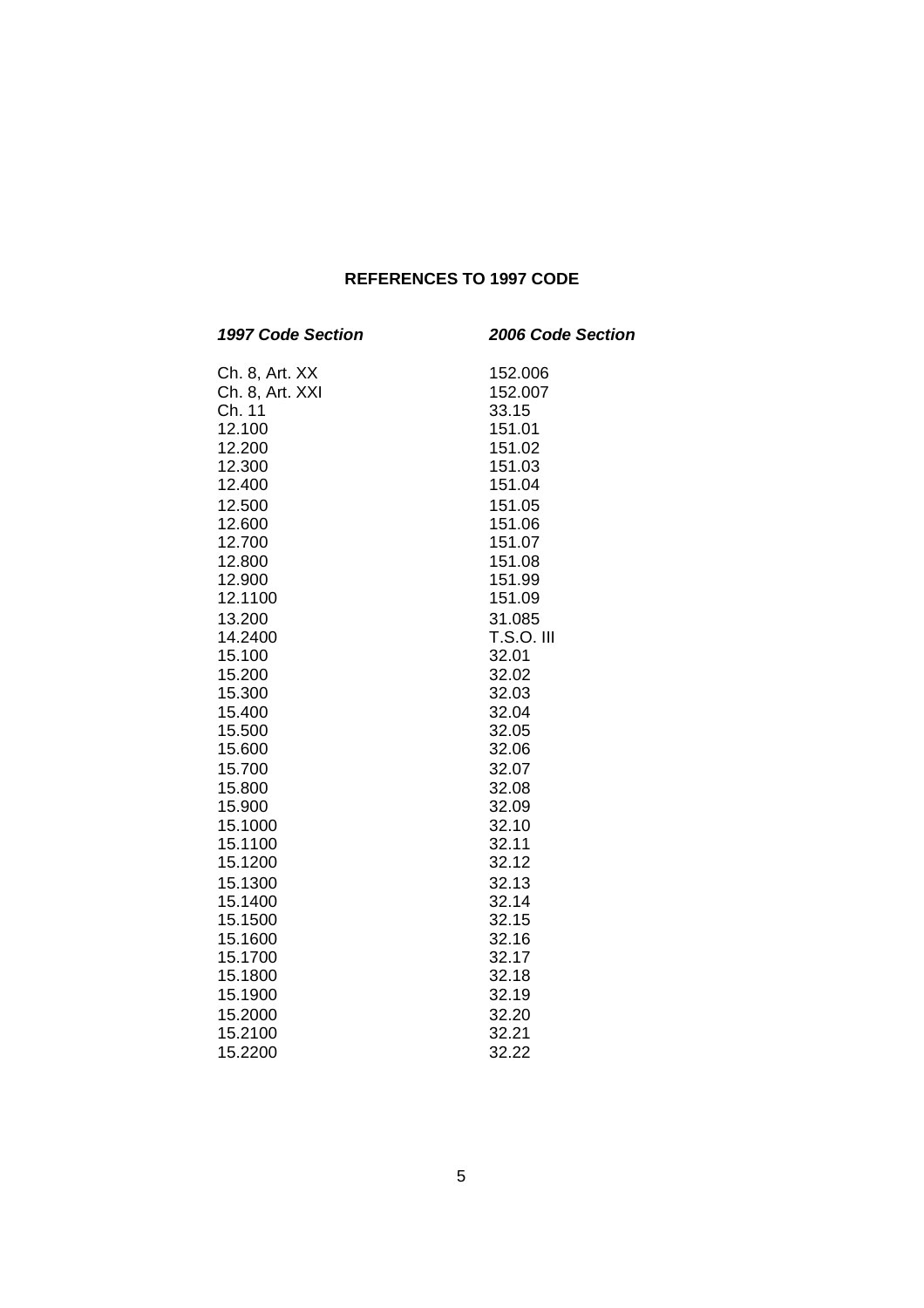| <b>1997 Code Section</b> | 2006 Code Section                         |
|--------------------------|-------------------------------------------|
| 15.2300                  | 32.23                                     |
| 15.2600                  | 32.24                                     |
| 17.100                   | T.S.O. II                                 |
| 17.200                   | <b>T.S.O. II</b>                          |
| 17.300                   | <b>T.S.O. II</b>                          |
| 17.400                   | <b>T.S.O. II</b>                          |
| 17.500                   | T.S.O. II                                 |
| 17.600                   | <b>T.S.O. II</b>                          |
| 17.700                   | <b>T.S.O. II</b>                          |
| 85.01                    | T.S.O.1                                   |
| 1102.2                   | 10.02                                     |
| 1102.3                   | 10.02                                     |
| 1102.5                   | 10.02                                     |
| 1102.6                   | 10.02                                     |
| 1102.7                   | 10.02                                     |
| 1102.9                   | 10.02                                     |
| 1105A                    | 10.99, 51.99, 70.99, 91.99, 92.99, 96.99, |
| 150.99                   |                                           |
| 1108                     | 10.99                                     |
| 1402                     | 110.01                                    |
| 1201                     | 10.12                                     |
| 2102                     | 30.01                                     |
| 2104                     | 30.02                                     |
| 2106                     | 30.03                                     |
| 2108                     | 30.04                                     |
| 2108.2.1<br>2109         | 30.04<br>33.01                            |
|                          |                                           |
| 2300<br>2301             | 31.015<br>31.016                          |
| 2302                     | 31.017                                    |
| 2303                     | 31.018                                    |
| 2304                     | 31.019                                    |
| 2305                     | 31.020                                    |
| 2306                     | 31.021                                    |
| 2307                     | 31.022                                    |
| 2308                     | 31.023                                    |
| 2309                     | 31.024                                    |
| 2350                     | 31.035                                    |
| 2351                     | 31.036                                    |
| 2352                     | 31.037                                    |
| 2353                     | 31.038                                    |
| 2354                     | 31.039                                    |
| 2355                     | 31.040                                    |
| 2356                     | 31.041                                    |
| 2357                     | 31.042                                    |
| 2358                     | 31.043                                    |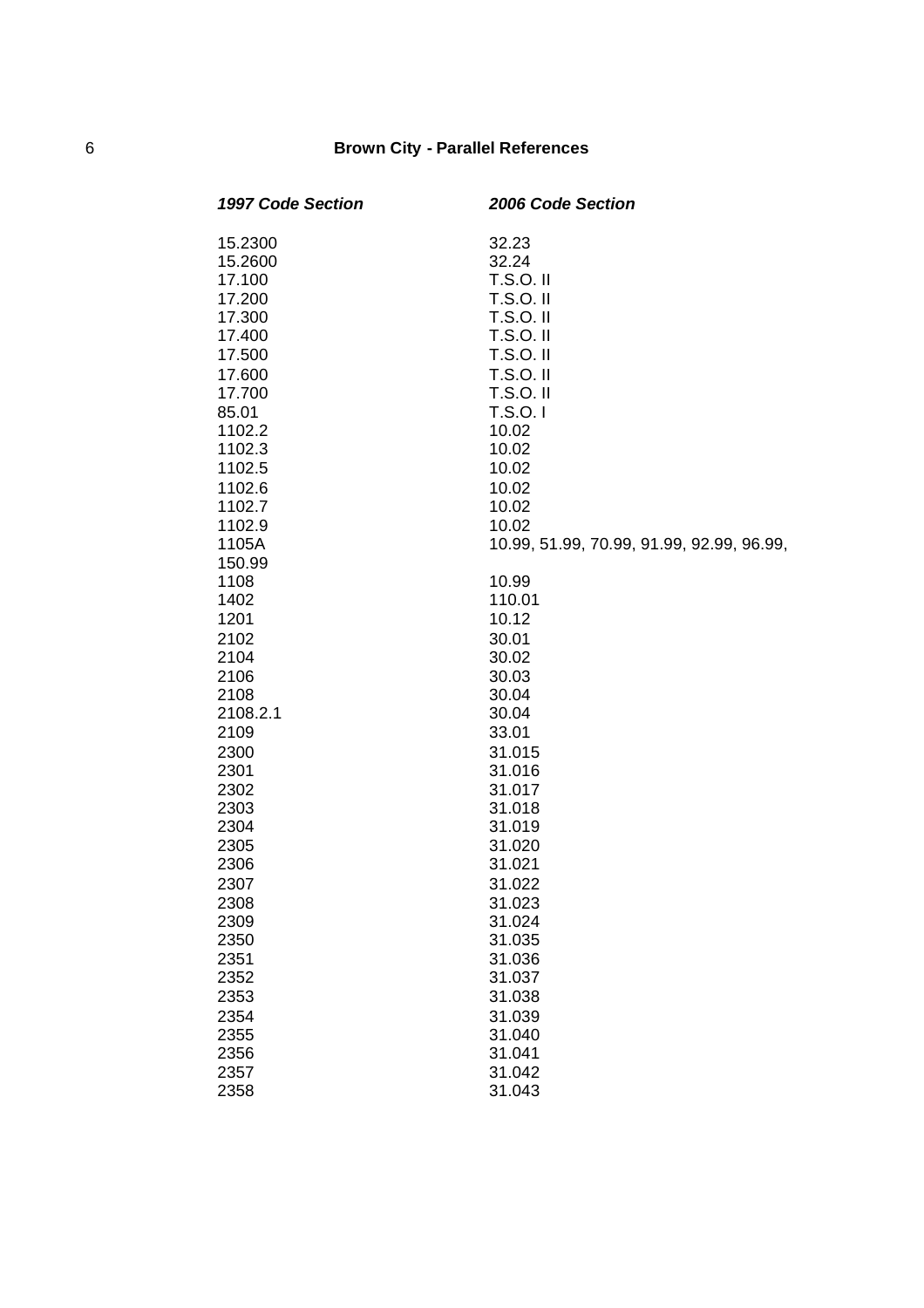| <b>1997 Code Section</b> | 2006 Code Section       |
|--------------------------|-------------------------|
| 2359                     | 31.044                  |
| 2400                     | 31.055                  |
| 3102                     | 70.01                   |
| 3109<br>3113             | 70.02<br>70.03          |
| 3117                     | 70.04                   |
| 3118                     | 70.05                   |
| 3123                     | 70.06                   |
| 3125                     | 70.07                   |
| 3132                     | 70.08, 70.99            |
| 3133                     | 130.01, 130.99          |
| 3201                     | 90.01                   |
| 3202                     | 90.02                   |
| 3203                     | 90.03                   |
| 3204                     | 90.04                   |
| 3205                     | 90.05                   |
| 3206                     | 90.06                   |
| 3207<br>3208             | 90.07<br>90.08          |
| 3209                     | 90.09                   |
| 3210                     | 90.10                   |
| 3211                     | 90.11                   |
| 4101                     | 91.01                   |
| 4102                     | 91.02                   |
| 4103                     | 91.03                   |
| 4104                     | 91.04                   |
| 4105                     | 91.05                   |
| 4106A                    | 91.06                   |
| 4107                     | 91.07                   |
| 4108                     | 91.08                   |
| 4109                     | 91.09                   |
| 4110<br>4203A            | 91.10                   |
| 4301A                    | 130.02, 130.99<br>92.01 |
| 4302A                    | 92.02                   |
| 4303A                    | 92.03                   |
| 4304A                    | 92.04                   |
| 4305A                    | 92.05                   |
| 4306                     | 92.06                   |
| 4307                     | 92.07                   |
| 4308                     | 92.08                   |
| 4309                     | 92.09                   |
| 4313                     | 92.10                   |
| 4501                     | 111.01                  |
| 4601A                    | 150.01                  |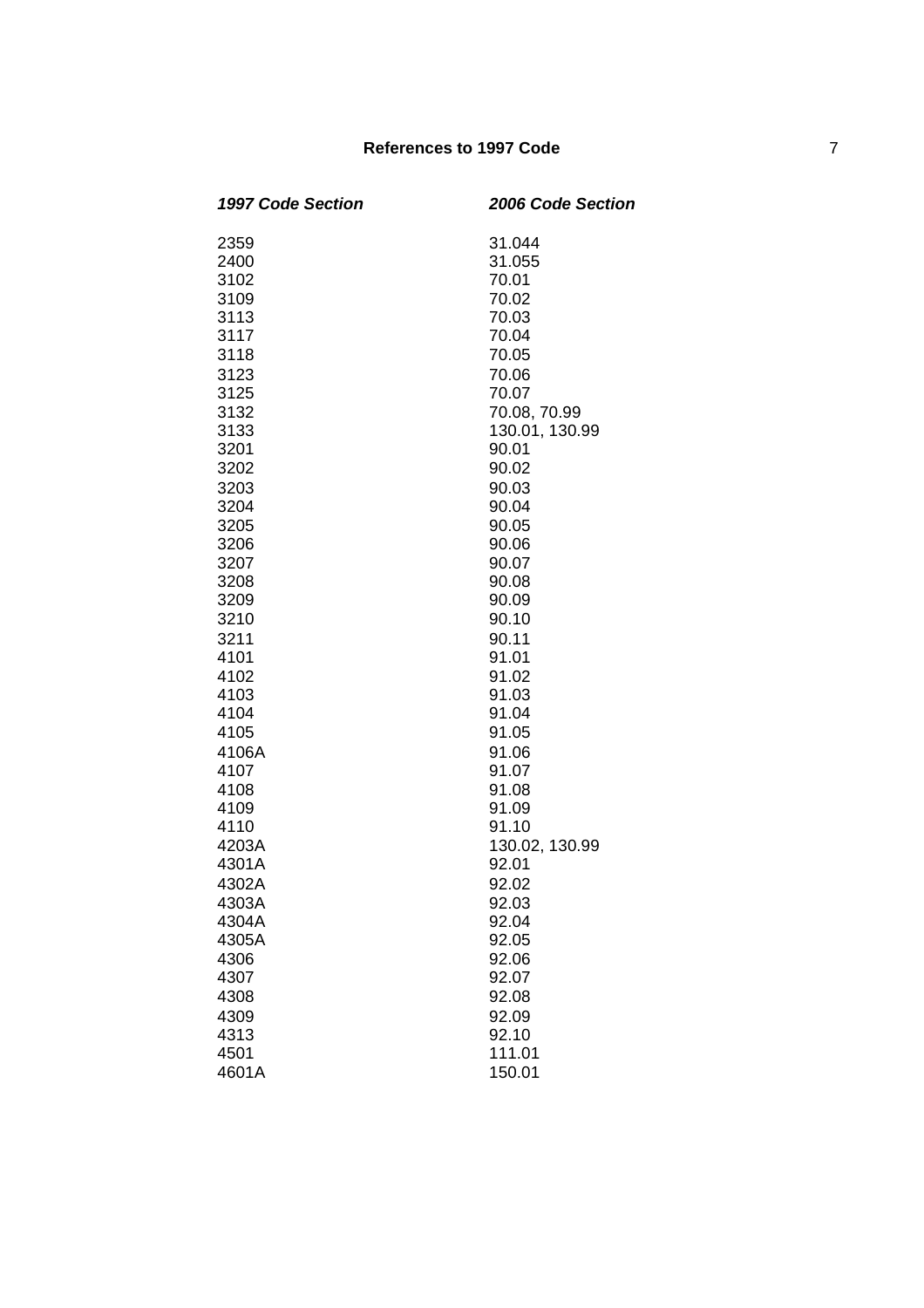| <b>1997 Code Section</b> | 2006 Code Section        |
|--------------------------|--------------------------|
| 4602A                    | 150.02                   |
| 4603A                    | 150.03                   |
| 4604A<br>4605A           | 150.04<br>150.05         |
| 4606A                    | 150.06                   |
| 4701                     | 130.03                   |
| 5101A                    | 93.01                    |
| 5102A                    | 93.02                    |
| 5103A                    | 93.03                    |
| 5104A                    | 93.04                    |
| 5105A                    | 93.05                    |
| 5106A                    | 93.06                    |
| 5107A                    | 93.07                    |
| 5201                     | 93.20                    |
| 5202                     | 93.21                    |
| 5203                     | 93.22                    |
| 5204                     | 93.23                    |
| 5205                     | 93.24                    |
| 5206<br>5207             | 93.25<br>93.26           |
| 5208                     | 93.27                    |
| 5209                     | 93.28                    |
| 5210                     | 93.29                    |
| 5212                     | 93.30                    |
| 5213                     | 93.31                    |
| 5301                     | 52.01                    |
| 5302                     | 52.02                    |
| 5303                     | 52.03                    |
| 5304                     | 52.04                    |
| 5305                     | 52.05                    |
| 5306                     | 52.06                    |
| 5307<br>5307             | 52.07<br>Ch. 52, Table 1 |
| 5308                     | 52.08                    |
| 5309                     | 52.09                    |
| 5310                     | 52.10                    |
| 5311                     | 52.11                    |
| 5312                     | 52.12                    |
| 5313                     | 52.13                    |
| 5314                     | 52.14                    |
| 5314.1                   | 53.01                    |
| 5314.2                   | 53.02                    |
| 5314.3                   | 53.02                    |
| 5314.4                   | 53.02                    |
| 5314.5                   | 53.03                    |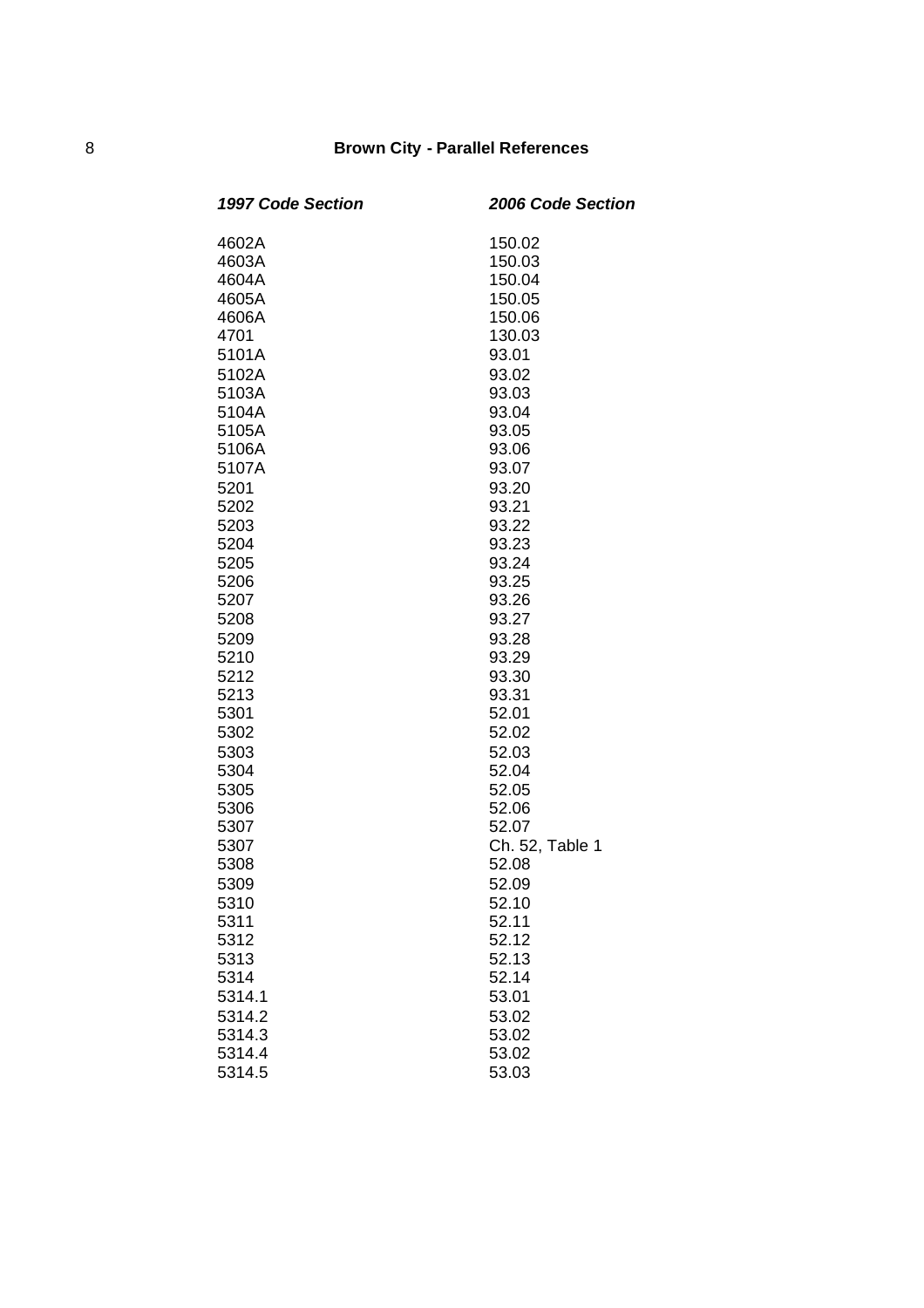| <b>1997 Code Section</b> | 2006 Code Section |
|--------------------------|-------------------|
| 5314.6                   | 53.04             |
| 5314.7                   | 53.04             |
| 5314.8                   | 53.04             |
| 5314.9                   | 53.04             |
| 5314.10                  | 53.04             |
| 5314.11                  | 53.04             |
| 5314.12                  | 53.04             |
| 5314.13                  | 53.04             |
| 5314.14                  | 53.05             |
| 5314.15                  | 53.05             |
| 5314.16                  | 53.06             |
| 5314.17                  | 53.07             |
| 5314.18                  | 53.07             |
| 5314.19                  | 53.07             |
| 5314.20                  | 53.07             |
| 5314.21                  | 53.07             |
| 5314.22                  | 53.07             |
| 5314.23                  | 53.07             |
| 5314.24                  | 53.07             |
| 5314.25                  | 53.07             |
| 5314.26                  | 53.07             |
| 5314.27                  | 53.08             |
| 5314.28                  | 53.08             |
| 5314.29                  | 53.08             |
| 5314.30                  | 53.08             |
| 5314.31                  | 53.08             |
| 5314.32                  | 53.08             |
| 5314.33                  | 53.09             |
| 5314.34                  | 53.09             |
| 5314.35                  | 53.10             |
| 5314.36                  | 53.10             |
| 5314.37                  | 53.10             |
| 5314.38                  | 53.99             |
| 5314.39                  | 53.99             |
| 5314.40                  | 53.99             |
| 5314.42                  | 53.11             |
| 5315.1                   | 50.05             |
| 5316                     | 50.04, 50.99      |
| 5401                     | 94.01             |
| 5402                     | 94.02             |
| 5403                     | 94.03             |
| 5404                     | 94.04             |
| 5405                     | 94.05             |
| 5406                     | 94.06             |
| 5501                     | 50.03             |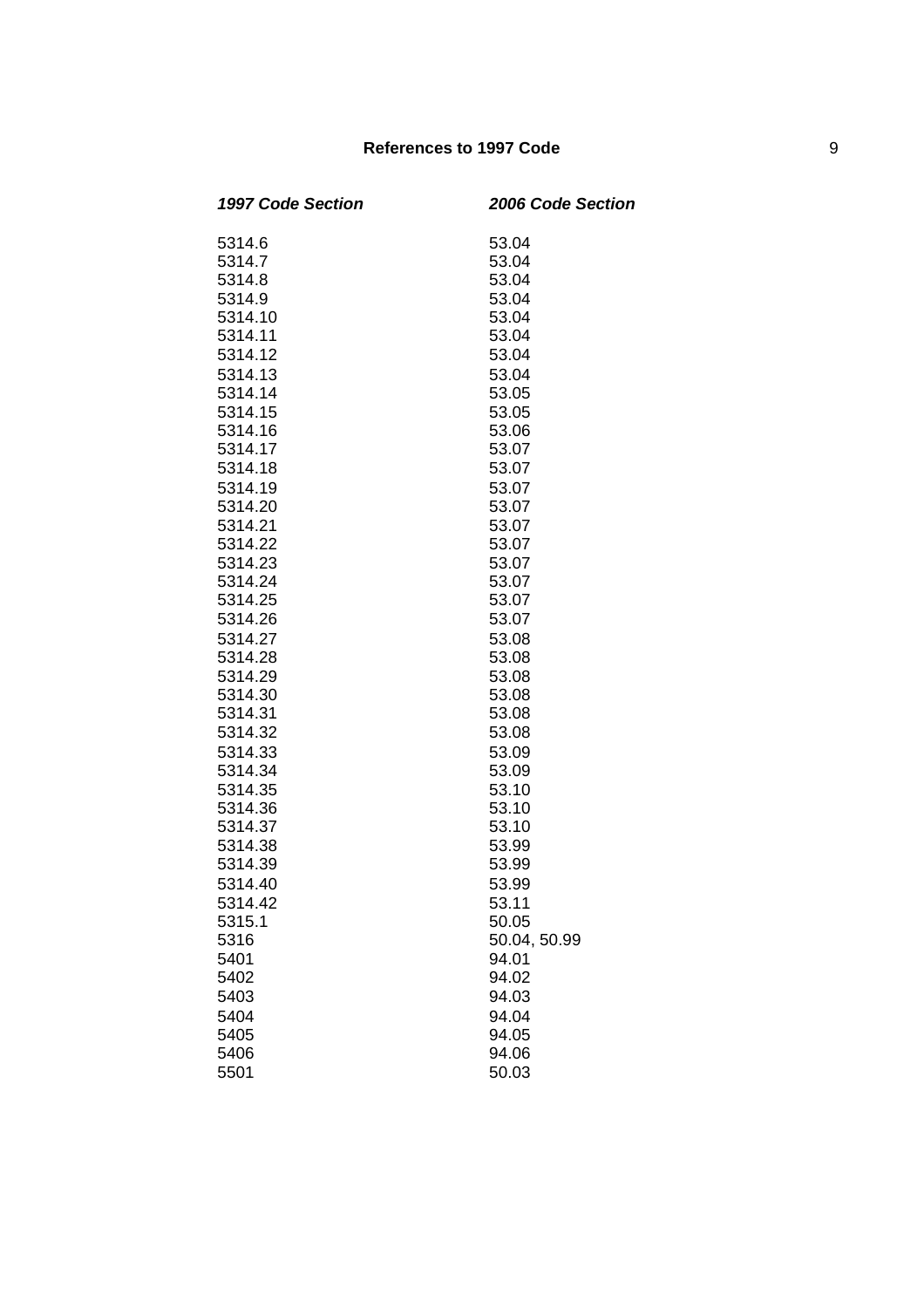| <b>1997 Code Section</b> | 2006 Code Section |
|--------------------------|-------------------|
| 5601                     | 150.20            |
| 5601.1                   | 150.21            |
| 5602                     | 150.22            |
| 5603                     | 150.23            |
| 5603.1                   | 150.24            |
| 5604                     | 150.25            |
| 5605                     | 150.99            |
| 5701                     | 50.21             |
| 5701A                    | 50.01             |
| 5702                     | 50.21             |
| 5703                     | 50.22             |
| 5704                     | 50.23             |
| 5705                     | 50.24             |
| 5706                     | 50.25             |
| 5707                     | 50.26             |
| 5708                     | 50.27             |
| 5801                     | 50.02             |
| 6102                     | 95.02             |
| 6103                     | 95.03             |
| 6104                     | 95.04             |
| 6201                     | 95.15             |
| 6202                     | 95.16             |
| 6401                     | 95.50             |
| 6402                     | 95.51             |
| 6501                     | 90.25             |
| 6601                     | 95.65             |
| 6701                     | 96.01 - 96.03     |
| 6801                     | 51.01             |
| 6802                     | 51.02             |
| 6803                     | 51.03             |
| 6804                     | 51.04             |
| 6805                     | 51.05             |
| 6806                     | 51.06             |
| 7101                     | 112.01            |
| 7102                     | 112.02            |
| 7103                     | 112.03            |
| 7105                     | 112.04            |
| 7106                     | 112.05            |
| 7107                     | 112.06            |
| 7108                     | 112.07            |
| 7109                     | 112.08            |
| 7110                     | 112.09            |
| 7111                     | 112.10            |
| 7112                     | 112.11            |
| 7113                     | 112.12            |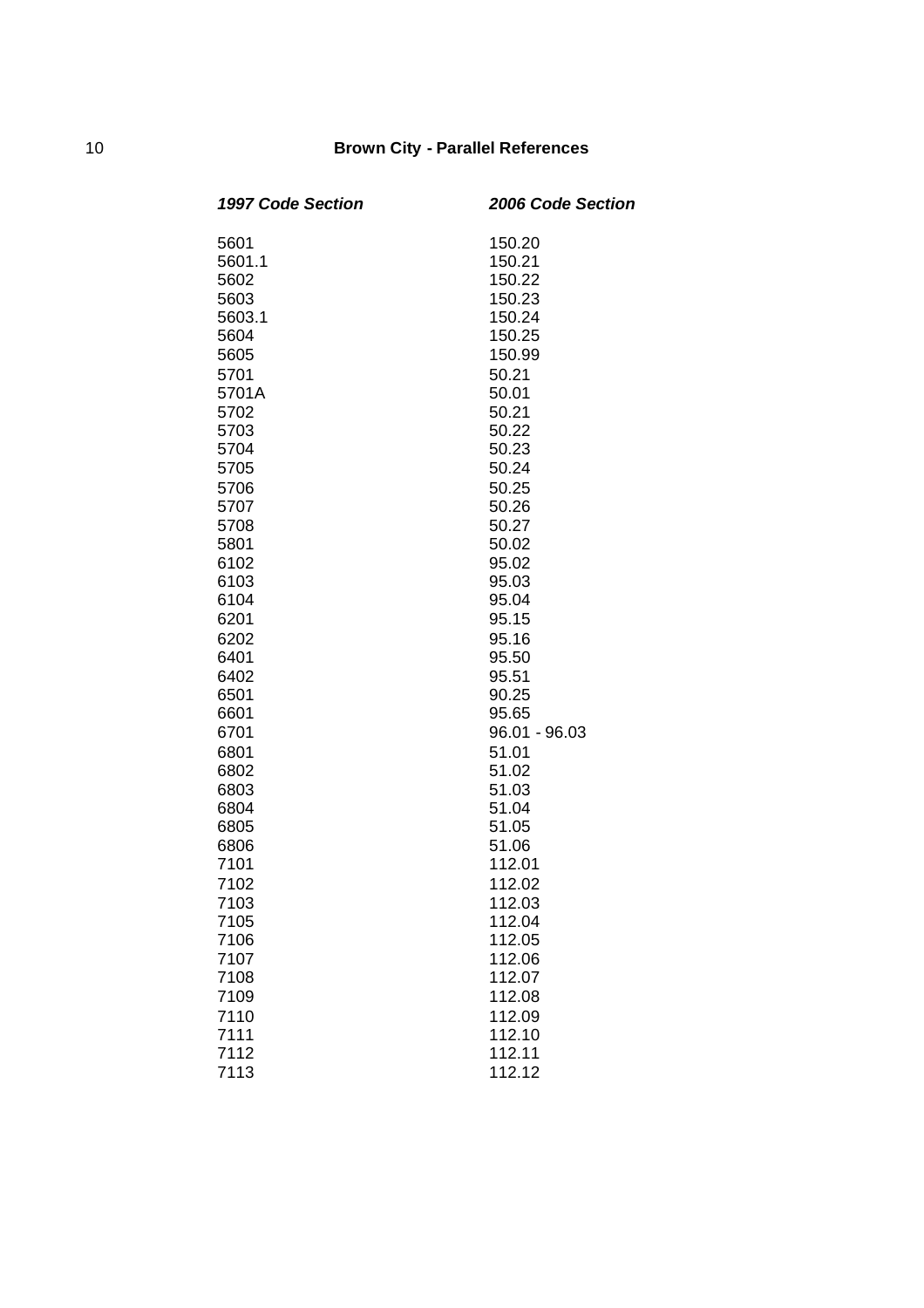| <b>1997 Code Section</b> | 2006 Code Section    |
|--------------------------|----------------------|
| 7114                     | 112.13               |
| 7115                     | 112.14               |
| 7201                     | 112.30               |
| 7301                     | 112.45               |
| 7302                     | 112.46               |
| 7303                     | 112.47               |
| 7304                     | 112.48               |
| 7305<br>7401             | 112.49<br>112.60     |
| 7402                     | 112.61               |
| 7504                     | 112.75               |
| 8011                     | 152.001              |
| 8021                     | 152.002              |
| 8022                     | 152.003              |
| 8022                     | Ch. 152, Apps. A - I |
| 8031                     | 152.020              |
| 8032                     | 152.021              |
| 8032                     | Ch. 152, App. J      |
| 8033                     | 152.022              |
| 8034                     | 152.023              |
| 8035                     | 152.024              |
| 8041                     | 152.035              |
| 8042                     | 152.036              |
| 8043                     | 152.037              |
| 8051<br>8052             | 152.050<br>152.051   |
| 8053                     | 152.052              |
| 8061                     | 152.065              |
| 8062                     | 152.066              |
| 8063                     | 152.067              |
| 8071                     | 152.080              |
| 8072                     | 152.081              |
| 8073                     | 152.082              |
| 8081                     | 152.095              |
| 8082                     | 152.096              |
| 8083                     | 152.097              |
| 8101                     | 152.110              |
| 8102                     | 152.111              |
| 8103                     | 152.112              |
| 8111                     | 152.125              |
| 8112                     | 152.126              |
| 8113                     | 152.127              |
| 8121                     | 152.140<br>152.141   |
| 8122<br>8123             | 152.142              |
|                          |                      |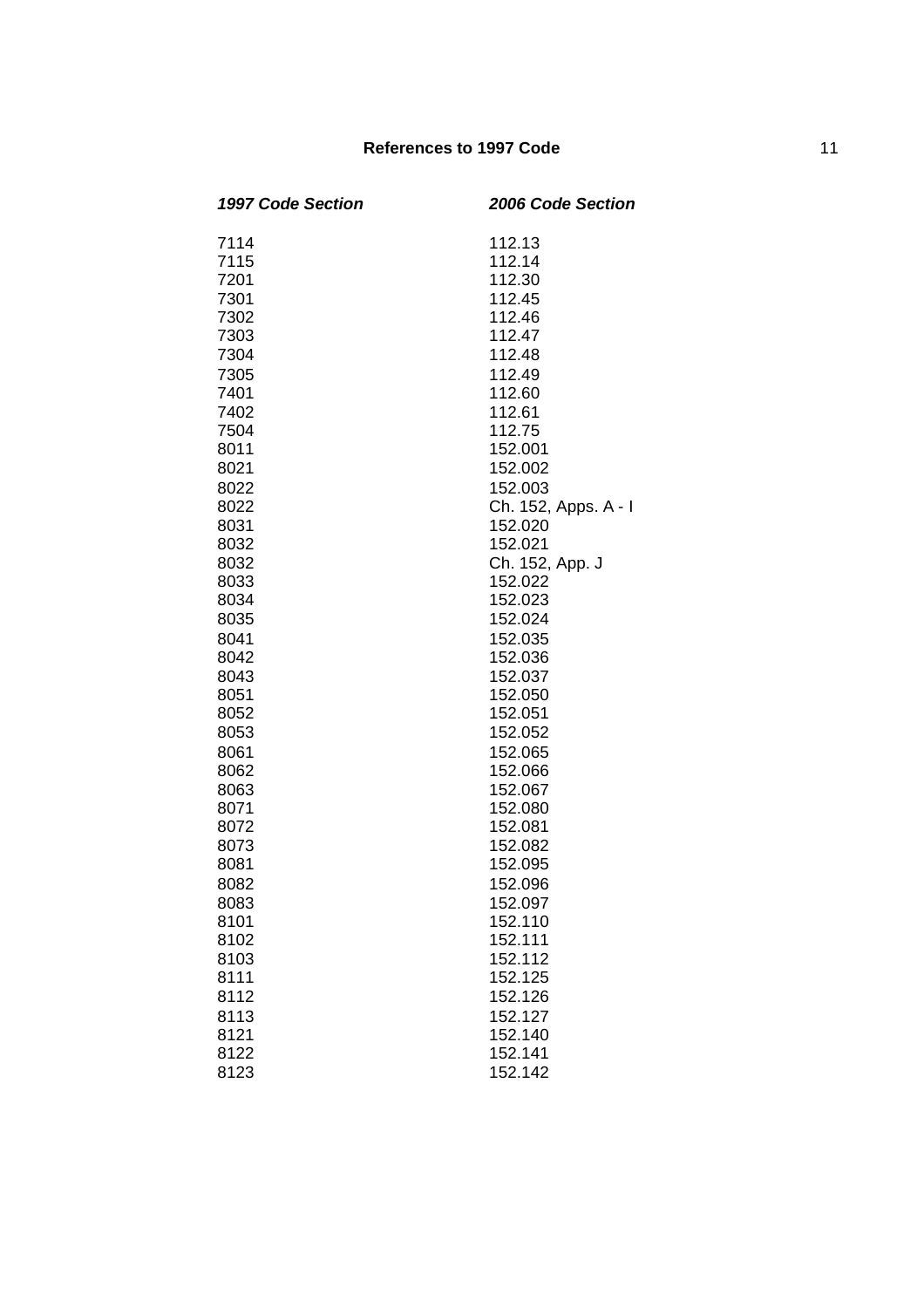| <b>1997 Code Section</b> | 2006 Code Section        |
|--------------------------|--------------------------|
| 8131                     | 152.155, Ch. 152, App. K |
| 8132                     | 152.156                  |
| 8133                     | 152.157                  |
| 8140.1                   | 152.170                  |
| 8140.2                   | 152.171                  |
| 8140.3                   | 152.172                  |
| 8140.3                   | Ch. 152, App. L          |
| 8140.4                   | 152.173                  |
| 8140.5                   | 152.174                  |
| 8140.6                   | 152.175                  |
| 8140.7                   | 152.176                  |
| 8140.8                   | 152.177                  |
| 8140.9                   | 152.178                  |
| 8140.10                  | 152.179                  |
| 8140.11                  | 152.180                  |
| 8140.12                  | 152.181                  |
| 8140.13                  | 152.182                  |
| 8140.14                  | 152.183                  |
| 8140.15                  | 152.184                  |
| 8150.1                   | 152.195                  |
| 8150.2                   | 152.196                  |
| 8150.3                   | 152.197                  |
| 8150.4                   | 152.198                  |
| 8150.5                   | 152.199                  |
| 8150.6                   | 152.200                  |
| 8150.7                   | 152.201                  |
| 8150.8                   | 152.202                  |
| 8160.1                   | 152.215                  |
| 8160.2                   | 152.216                  |
| 8160.3                   | 152.217                  |
| 8160.4                   | 152.218                  |
| 8160.5                   | 152.219                  |
| 8160.6                   | 152.220                  |
| 8160.7                   | 152.221                  |
| 8160.8                   | 152.222                  |
| 8170                     | 152.004                  |
| 8180                     | 152.005                  |
| 8220                     | 152.999                  |
| 8230                     | 152.008                  |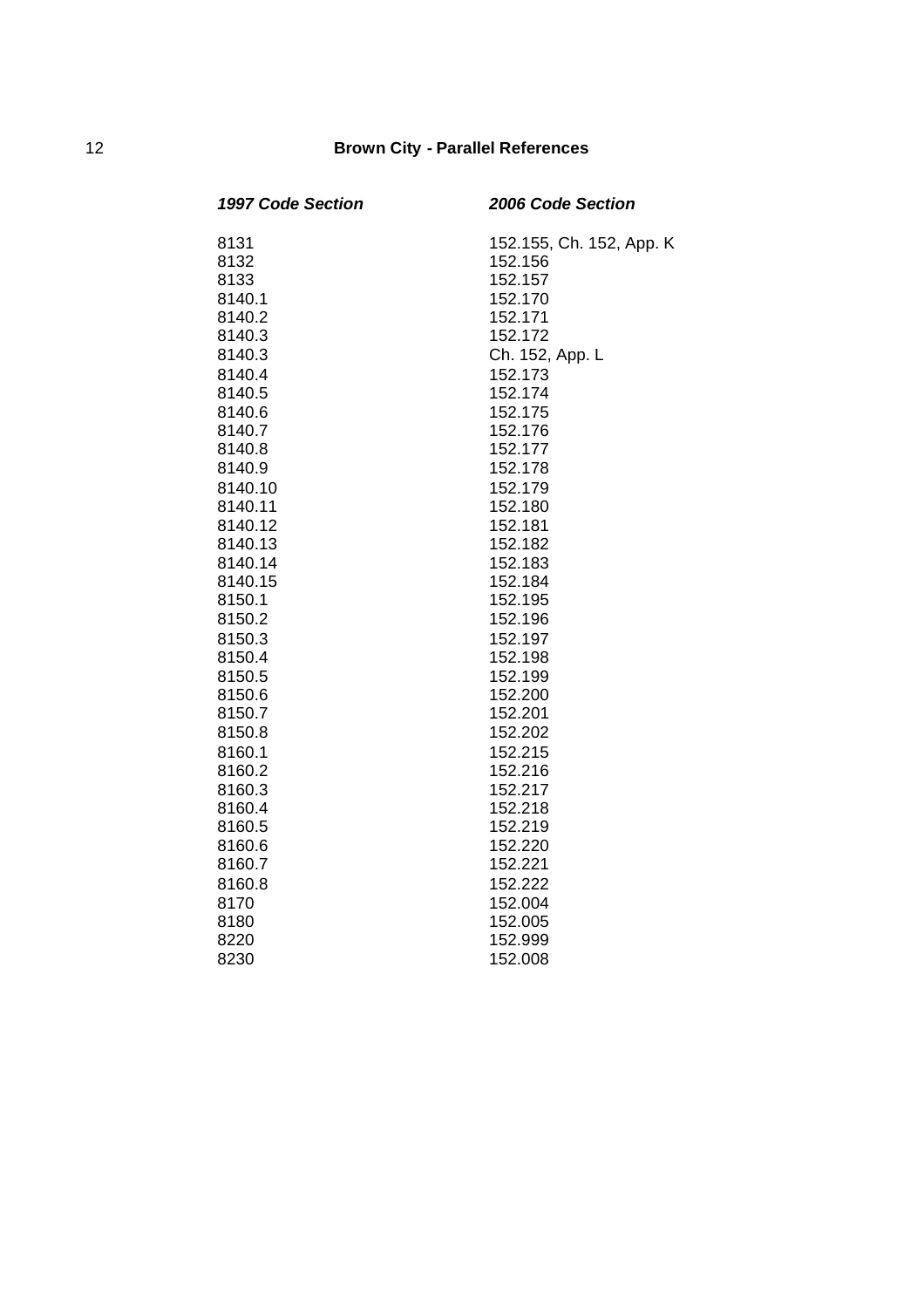### **REFERENCES TO ORDINANCES**

| Ord. No.                 | <b>Date Passed</b> | <b>Code Section</b>                   |
|--------------------------|--------------------|---------------------------------------|
|                          | 6-10-1974          | 30.04                                 |
|                          | 12-23-1974         | 151.01 - 151.09, 151.99               |
|                          | 8-11-1975          | 70.01                                 |
| $\frac{1}{1}$            | 1-10-1977          | 50.04, 50.99                          |
|                          | 8-13-1979          | 70.01                                 |
|                          | 9-10-1979          | 31.085                                |
| 81.9A                    | 8-10-1981          | 31.100 - 31.110                       |
| 15                       | 8-10-1981          | 31.125 - 31.134                       |
|                          | 9-25-1989          | 33.01                                 |
|                          | 8-10-1992          | <b>T.S.O.1</b>                        |
| 16                       | 5-9-1994           | 97.01 - 97.05                         |
|                          | 2-27-1995          | 31.055                                |
|                          | 3-25-1996          | 30.02, 30.04                          |
| $\frac{1}{2}$            | 9-23-1996          | 150.20 - 150.25, 150.99               |
| $\overline{\phantom{0}}$ | 12-9-1996          | 32.01 - 32.24                         |
|                          | 9-14-1998          | 93.01 - 93.07                         |
|                          | 11-23-1998         | 52.07, 52.10                          |
|                          | 5-10-1999          | 52.04                                 |
|                          | 10-25-1999         | T.S.O. II                             |
|                          | 12-22-1999         | T.S.O. II                             |
|                          | 6-26-2000          | 130.02, T.S.O. II                     |
|                          | 6-26-2000          | 130.02                                |
| $\overline{\phantom{0}}$ | 8-28-2000          | 70.08                                 |
|                          | 6-25-2001          | T.S.O. II                             |
| $\equiv$                 | 1-14-2002          | T.S.O. II                             |
|                          | 1-27-2003          | 110.01                                |
|                          | 7-28-2003          | T.S.O. II                             |
|                          | 8-25-2003          | 52.04, T.S.O. II                      |
|                          | 12-22-2003         | 152.999                               |
|                          | 11-22-2004         | 50.02                                 |
|                          | 1-24-2005          | 31.015 - 31.024, 31.035 - 31.044      |
|                          | 2-28-2005          | <b>T.S.O. III</b>                     |
|                          | 4-25-2005          | 30.04.50.01                           |
|                          | 5-23-2005          | 52.01, 52.07 - 52.10; Ch. 52, Table 1 |